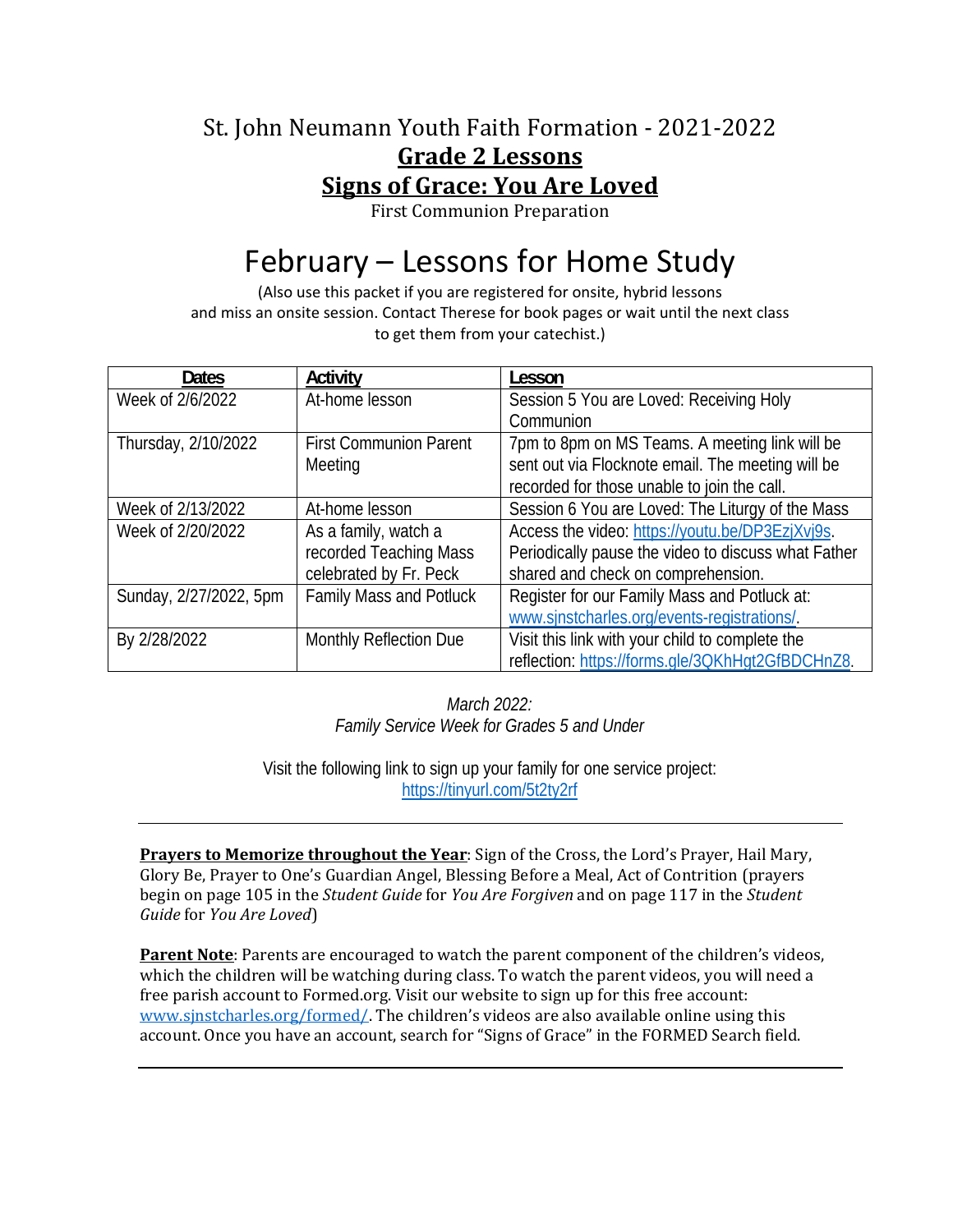## Session 5 Details

#### **Session 5 Loved Key Ideas**:

- 1. Jesus is truly present in the Eucharist—Body, Blood, Soul, and Divinity—in every drop of the Precious Blood and in every piece of the Body.
- 2. Receiving the Eucharist at Mass is so important that we should do some special things to prepare our bodies and our souls.
- 3. We prepare our bodies to hunger for Jesus by fasting from food and drink for one hour before receiving Holy Communion. We prepare our souls by going to Confession if we have committed a mortal sin so we can receive Jesus in the state of grace.
- 4. We can receive the Body of Christ on the tongue or in the hand, where we have made our hands like a throne for Jesus. We must always show proper reverence when receiving Christ.
- 5. We receive special graces when we receive the Eucharist: we have a very special union with Christ and with his Church, our baptismal graces are increased and renewed, our venial sins are forgiven, and we grow in love of God and of others.

#### **Parents and Children, complete at home**:

- Complete Session 5 Loved in the *Student Guide* and *Student Activity Books*.
- Complete "Jesus Calls Us to Live for Him" story in the *Book of Bible Stories*, pages 128- 133.
- Parents, please watch the Episode 5 Presence parent video, "Preparing Your Child for Holy Communion," on Formed.org at: https://watch.formed.org/presence/season:1/videos/for-parents-preparing-yourchild-for-first-holy-communion. (See parent note above regarding a free parish account to Formed.org).
- Children, please watch the Session 5 Loved children video, "This is My Body," on Formed.org at: https://watch.formed.org/you-are-loved-1/videos/you-are-loved-ep-5.

### Session 6 Details

#### **Session 6 Loved Key Ideas**:

- 1. The Liturgy of the Mass is our public worship and participation in the work of God.
- 2. In the Mass, the sacrifice of Jesus on the Cross is made present.
- 3. The Mass is celebrated on Sunday because that is the day Jesus was raised from the dead. As Christians, we have the gift and obligation to attend Mass every Sunday and on Holy Days of Obligation.
- 4. At Mass, we participate in the one sacrifice of Jesus on the Cross, and we partake of the Body and Blood of Christ, which nourishes our souls.
- 5. Each Mass is a participation in the heavenly liturgy, where we are actually worshipping with all the angels and saints in Heaven.

#### **Parents and Children, complete at home**:

Complete Session 6 Loved in the *Student Guide* and *Student Activity Books*.